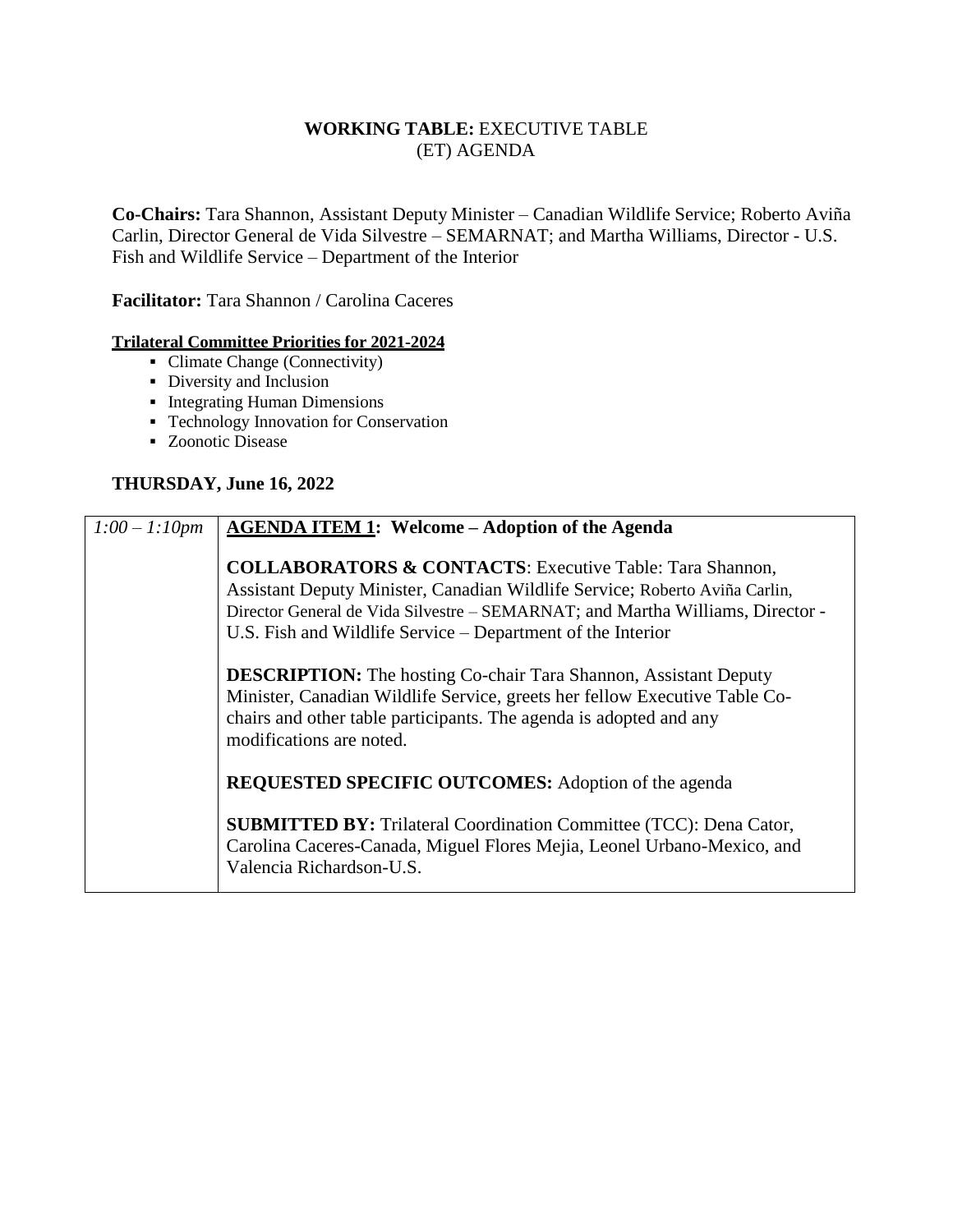| $1:10-2:00$ pm  | <b>AGENDA ITEM 2: Country Updates</b>                                                                                                                                                                                                                                                                                                                                                                                                                                                                                                                                                                                            |
|-----------------|----------------------------------------------------------------------------------------------------------------------------------------------------------------------------------------------------------------------------------------------------------------------------------------------------------------------------------------------------------------------------------------------------------------------------------------------------------------------------------------------------------------------------------------------------------------------------------------------------------------------------------|
|                 | <b>COLLABORATORS &amp; CONTACTS:</b> Executive Table: Tara Shannon,<br>Assistant Deputy Minister, Canadian Wildlife Service; Roberto Aviña Carlin,<br>Director General de Vida Silvestre - SEMARNAT; Martha Williams, Director - U.S.<br>Fish and Wildlife Service- Department of the Interior                                                                                                                                                                                                                                                                                                                                   |
|                 | <b>DESCRIPTION:</b> Heads of Delegation give a presentation (10 min. each) on<br>major developments in their countries which might be of interest to and/or have an<br>impact at a tri-national level (i.e. legislation, policies, regulations, budgets,<br>strategic priorities, agreements, conventions, programs, projects, etc.). The<br>Association of Fish and Wildlife Agencies (AFWA) and States Agencies will also<br>give a presentation (10 min) on international collaborations for 2022 (i.e. Global<br>Forums, Western Hemisphere, North America, Binational: Mexico - U.S. and<br>Binational: Canada – U.S. etc.) |
|                 | <b>BACKGROUND:</b> The Executive Table Co-chairs use this opportunity to<br>exchange information relevant to natural resource management and biodiversity<br>conservation taking place in their countries that are of interest to their trilateral<br>partners.                                                                                                                                                                                                                                                                                                                                                                  |
|                 | <b>REQUESTED SPECIFIC OUTCOMES:</b> Exchange of information that helps<br>understand challenges and/or opportunities in the other countries to promote a<br>shared vision and a common agenda.<br><b>SUBMITTED BY: TCC</b>                                                                                                                                                                                                                                                                                                                                                                                                       |
|                 |                                                                                                                                                                                                                                                                                                                                                                                                                                                                                                                                                                                                                                  |
| $2:00 - 2:15pm$ | <b>BREAK</b>                                                                                                                                                                                                                                                                                                                                                                                                                                                                                                                                                                                                                     |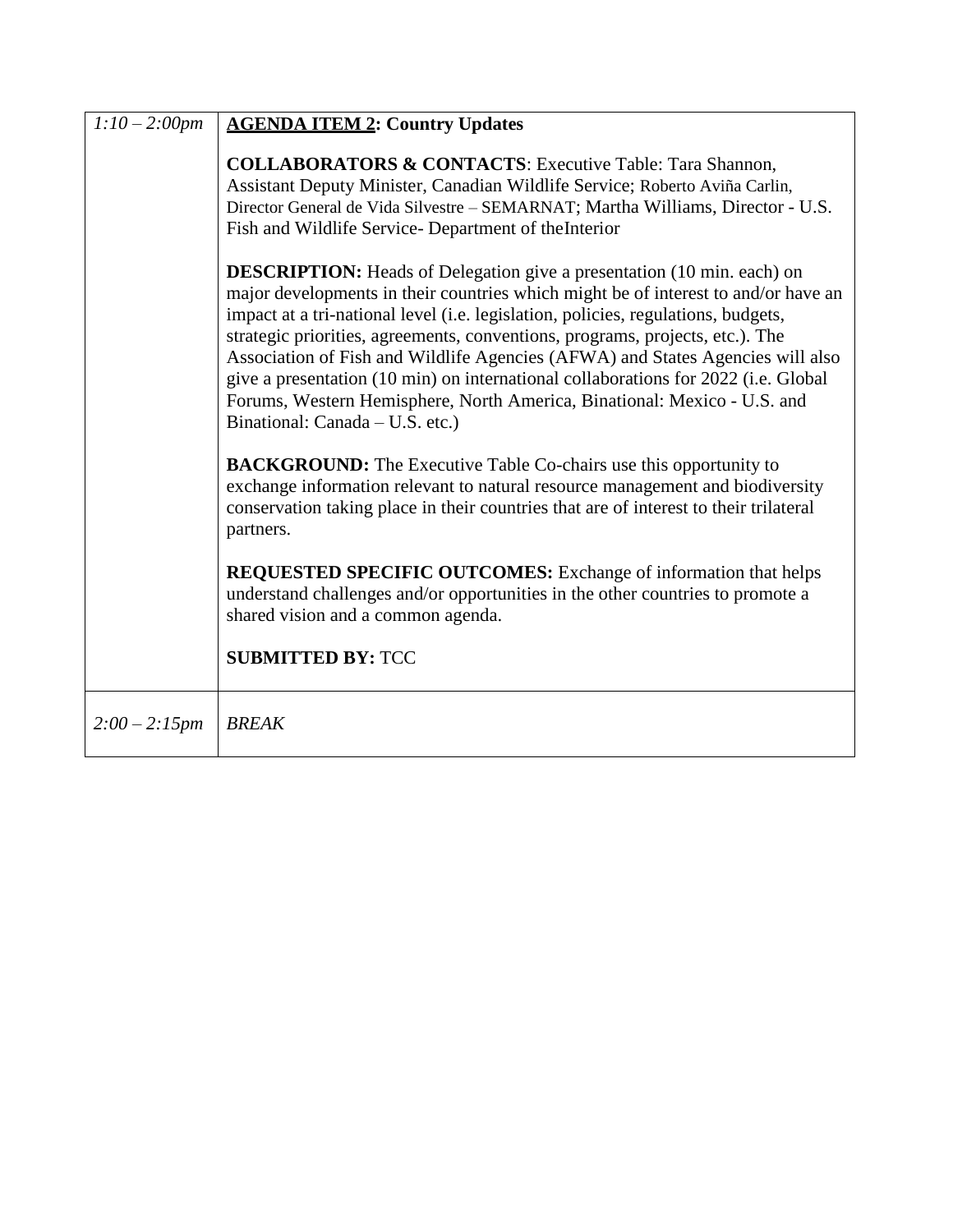| $2:15 - 2:45$ pm | <b>AGENDA ITEM 3: Proposed Letter of Intent on Coordinated Bison</b>                                                                                                                                                                                                                                                                                                                                                                                                                                                                                              |
|------------------|-------------------------------------------------------------------------------------------------------------------------------------------------------------------------------------------------------------------------------------------------------------------------------------------------------------------------------------------------------------------------------------------------------------------------------------------------------------------------------------------------------------------------------------------------------------------|
|                  | <b>Conservation</b>                                                                                                                                                                                                                                                                                                                                                                                                                                                                                                                                               |
|                  | <b>COLLABORATORS &amp; CONTACTS: Dr. Brendan Moynahan, US National</b><br>Park Service; Gregory Wilson, Parks Canada; Dr. Rurik List, Universidad<br>Autónoma Metropolitana-Lerma                                                                                                                                                                                                                                                                                                                                                                                 |
|                  | <b>DESCRIPTION:</b> The trilateral representatives to the Species of Common<br>Conservation Concern Table will present a proposed joint letter of intent<br>outlining collaboration toward bison conservation in North America. The letter<br>aims to organize collaboration around shared principles, including commitment<br>to science, shared stewardship, support for restoration of bison to indigenous<br>peoples, and efforts to link ecological and cultural restoration in recognition of<br>the keystone role and iconic status of bison.              |
|                  | <b>BACKGROUND:</b> An earlier 2017 draft of the letter was presented to and<br>endorsed by the Executive Table but not subsequently acted on. All three nations<br>now anticipate support for finalizing the letter of agreement ahead of proposed<br>signature at the 2023 Trilateral meeting.                                                                                                                                                                                                                                                                   |
|                  | <b>REQUESTED SPECIFIC OUTCOMES:</b> Endorsement of the Executive<br>Table to have the three presenters coordinate review and approval by their<br>respective federal agencies.                                                                                                                                                                                                                                                                                                                                                                                    |
|                  | <b>SUBMITTED BY: Dr. Brendan Moynahan, U.S. National Park Service</b>                                                                                                                                                                                                                                                                                                                                                                                                                                                                                             |
| $2:45-3:15pm$    | <b>AGENDA ITEM 4: 30x30</b>                                                                                                                                                                                                                                                                                                                                                                                                                                                                                                                                       |
|                  | <b>COLLABORATORS &amp; CONTACTS:</b> Executive Table: Tara Shannon,<br>Assistant Deputy Minister, Canadian Wildlife Service; Roberto Aviña Carlin,<br>Director General de Vida Silvestre - SEMARNAT; Martha Williams, Director - U.S.<br>Fish and Wildlife Service- Department of the Interior                                                                                                                                                                                                                                                                    |
|                  | <b>DESCRIPTION:</b> Governments are currently considering conserving 30% of<br>global lands and well as oceans by 2030 as a part of a target on protected areas<br>(PAs) and other effective area-based conservation measures (OECMs) in the<br>Convention on Biological Diversity's Global Biodiversity Framework. This<br>session would focus on an informal exchange of information (no presentations) on<br>each country's international advocacy work, future plans for protected and<br>conserved areas, and / or emphasizing any synergies that may exist. |
|                  | <b>BACKGROUND:</b> The governments of Canada, Mexico and the United States<br>have all become members of the High Ambition Coalition for Nature and People<br>(the HAC) which has been advocating over the past 2 years for an updated target on<br>PAs and OECMs to focus on conserving 30% of global lands as well as global<br>oceans by 2030 (30x30). More than 100 countries now support 30x30, with the<br>governments of Canada and the US having also committed to 30x30 domestically.                                                                    |

 $\overline{\mathsf{L}}$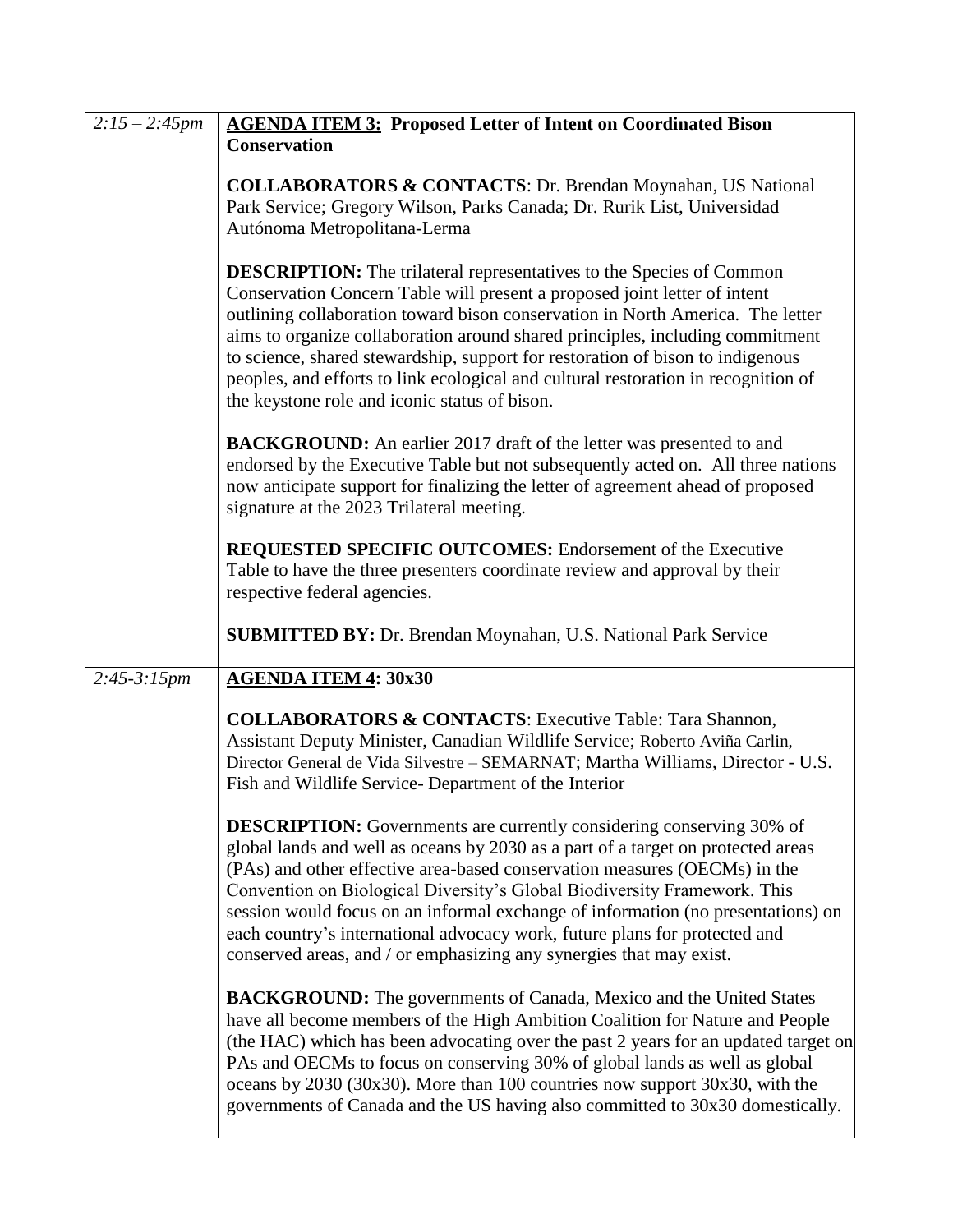|                  | <b>REQUESTED SPECIFIC OUTCOMES:</b> Exchange of information on<br>international 30x30 advocacy, national plans for protected and conserved                                                                                                                                                                                                                                                                                                                                                                                                                             |
|------------------|------------------------------------------------------------------------------------------------------------------------------------------------------------------------------------------------------------------------------------------------------------------------------------------------------------------------------------------------------------------------------------------------------------------------------------------------------------------------------------------------------------------------------------------------------------------------|
|                  | areas, identification of synergies - value in having close / continuous                                                                                                                                                                                                                                                                                                                                                                                                                                                                                                |
|                  | collaboration as we work to achieve this goal in our respective countries.                                                                                                                                                                                                                                                                                                                                                                                                                                                                                             |
|                  | <b>SUBMITTED BY: Canada</b>                                                                                                                                                                                                                                                                                                                                                                                                                                                                                                                                            |
| $3:15 - 3:30$ pm | <b>BREAK</b>                                                                                                                                                                                                                                                                                                                                                                                                                                                                                                                                                           |
| $3:30 - 4:30$ pm | <b>AGENDA ITEM 5: Executive Table meeting with Working Table Co-chairs</b><br>(order of presentation - SCCCWT, MBWT, LEWT, ECWT - 15 min each)                                                                                                                                                                                                                                                                                                                                                                                                                         |
|                  | <b>COLLABORATORS &amp; CONTACTS:</b> Executive Table: Tara Shannon,<br>Assistant Deputy Minister, Canadian Wildlife Service; Roberto Aviña Carlin,<br>Director General de Vida Silvestre - SEMARNAT; and Martha Williams, Director -<br>U.S. Fish and Wildlife Service - Department of the Interior                                                                                                                                                                                                                                                                    |
|                  | <b>DESCRIPTION:</b> The Executive Table meets with all Co-chairs and Facilitators<br>to get a report on each working table's progress and highlights as well as their<br>input on technical/ thematic priorities. The Agenda of this meeting includes (1)<br>"Housekeeping issues (i.e. effectiveness/efficiency of annual meetings; (2)<br>Coordination of agendas and discussion of issues of concern and/or interest.                                                                                                                                               |
|                  | <b>BACKGROUND:</b> The meeting between the Executive Table and Co-<br>chairs/Facilitators was incorporated as a permanent feature of the annual meeting<br>in 2000 to provide a mechanism for the Executive Table to get direct input from<br>the working table Co-chairs and Facilitators regarding technical issues as well as<br>administrative issues to enhance the overall effectiveness and efficiency of the<br>Trilateral Committee. It also provides a mechanism for the tables to exchange<br>information, coordinate activities and avoid working in silo. |
|                  | <b>REQUESTED SPECIFIC OUTCOMES:</b> The Executive Table to listen to Co-<br>chairs and Facilitators regarding progress, highlights, priorities, and suggestions                                                                                                                                                                                                                                                                                                                                                                                                        |
|                  | <b>SUBMITTED BY: TCC</b>                                                                                                                                                                                                                                                                                                                                                                                                                                                                                                                                               |